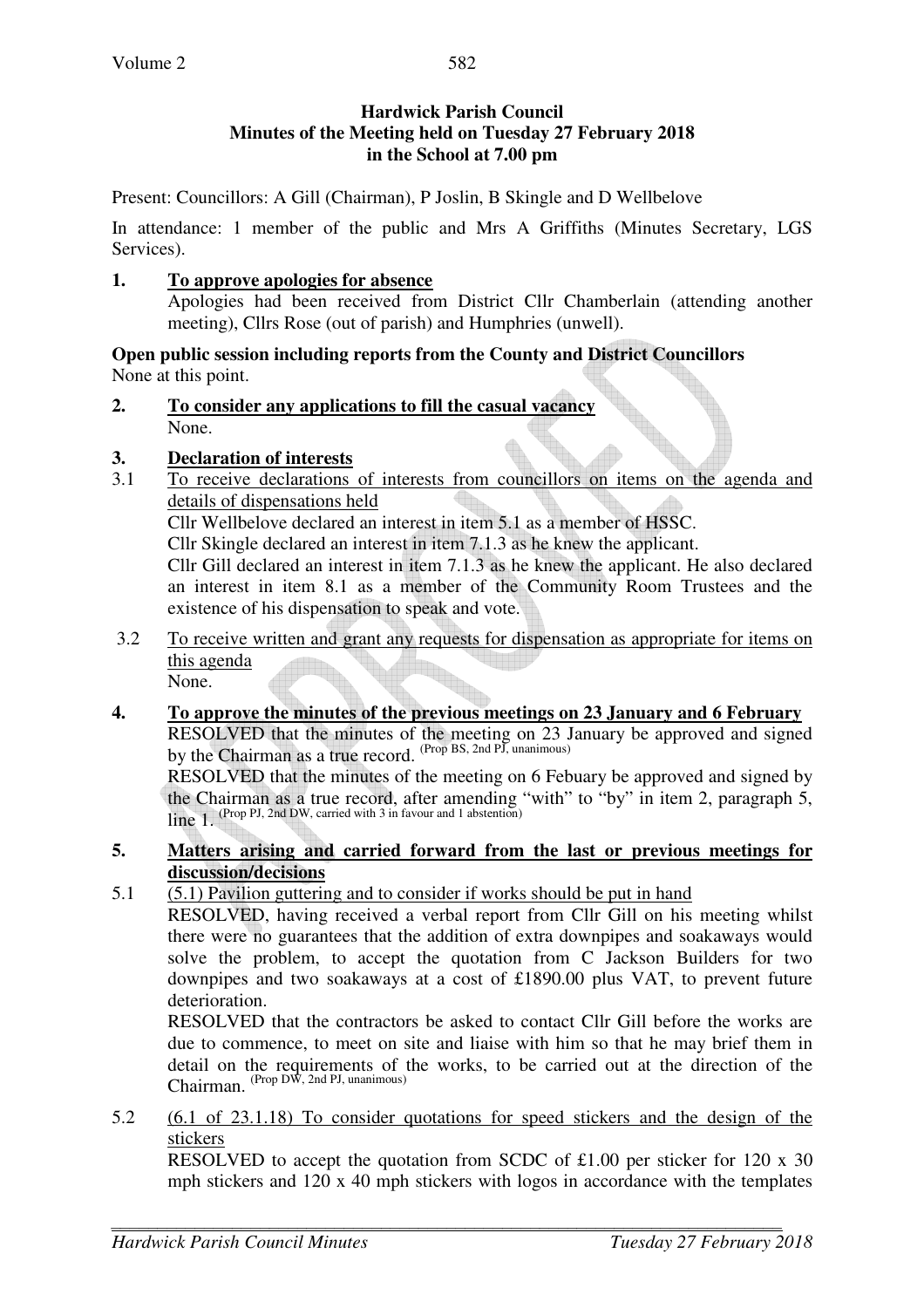583

supplied. (Prop AG, 2nd BS, unanimous) When distributed a note should be given to residents that the signs should only be used for bins, which should not be left out all the time.

- 5.3 (2 of 6.2.18) Debtors review RESOLVED to note the Clerk's report that outstanding invoices were up to date.
- 5.4 (2 of 6.2.18) Bourn Parish Council's response regarding contribution for transport consultant

 RESOLVED, given that the balance of the contribution may still be required, to leave the funds in the budget as they are.

5.5 (5 of 6.2.18) Renewal of Admin Support contract The Minutes Secretary left the meeting at 7.28 pm and re-joined the meeting at 7.38 pm.

RESOLVED to accept the quotation for a three year contract with LGS Services. <sup>(Prop</sup>) AG, 2nd DW, unanimous)

5.6 (9.4 of 28.11.17) General Data Protection Regulations Bill 2017 – to consider a draft policy and model templates, appointment of Data Protection Officer and if support or services are required from CAPALC and/or LCPAS

 RESOLVED to adopt all the model policies and templates as presented (including those for Allotments and Cemetery in case of future need). (Prop BS, 2nd AG, unanimous)

RESOLVED that the Parish Council should instruct the Clerk not to email sensitive personal data to members, disclosure of which would cause a problem if it were to enter the public domain, and that all sensitive data should be kept on the Clerk's computers. (Prop BS, 2ndPJ, unanimous)

Data Protection Officer – RESOLVED to await further information, and to make enquiries of SCDC as to what arrangements they have in place for a Data Protection Officer, and whether the Parish Council would be able to seek advice from the SCDC Data Protection Officer if required, and whether there would be a charge for this service.

# **6. Correspondence/communications received**

6.1 SCDC consultation on District Councillor engagement with Parish Councils after May 2018

RESOLVED to respond that the District Councillor need not attend every meeting but the Parish Council would like to receive a written report if the Councillor is unable to attend.

6.2 Hardwick Cricket Club request for leniency

At 7.50 pm on a proposition by the Chairman, the meeting was suspended to enable Chris Fuller to comment. Mr Fuller expanded on the request for leniency made in July. The meeting resumed a few minutes later.

RESOLVED, given that the Parish Council wishes cricket to continue to be played in the village, and given the reduced number of games played during the 2017 season, to reduce the fee for the 2017 season to £75.00, and to send a revised invoice. (Prop AG, 2nd) PJ, unanimous) The Parish Council explained that the Club would in future be billed just after the end of the season.

# **7. Planning Applications and Decision notices and tree works applications**

- 7.1 Planning applications received since the last meeting
- 7.1.1 S/0283/18/DC Old Victoria Farmhouse, 26 Main Street Discharge of conditions 3 (Fireplace), and 4 (Structural statement) of listed building consent S/3677/17/LB Noted for information.
- 7.1.2 S/0323/18/FL 3 Laxton Avenue Change of use from residential to a mixed use of residential and childminding business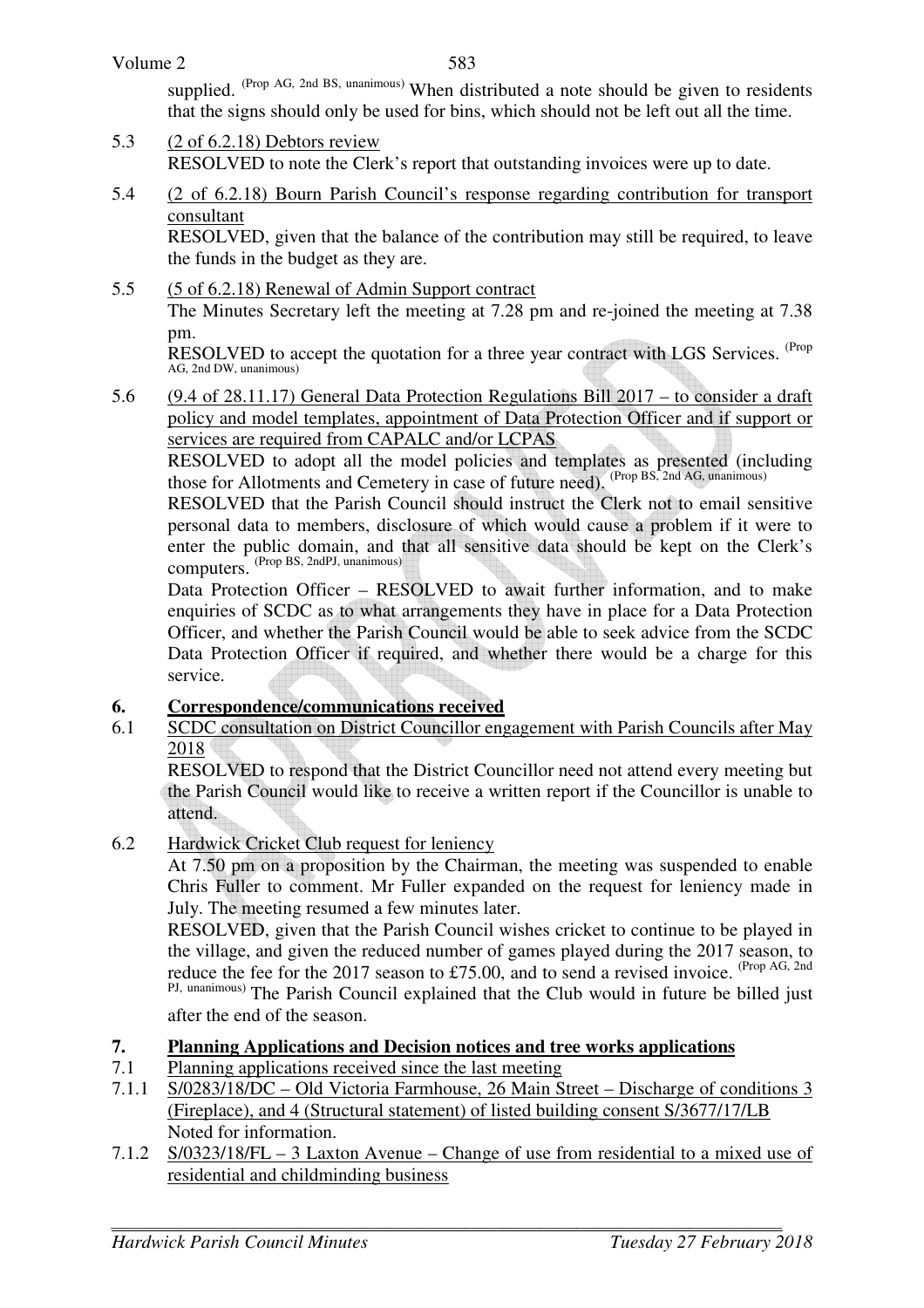RESOLVED to support the application, which provides a much needed service to the village. (Prop AG, 2nd PJ, unanimous)

- 7.1.3 S/0355/18/FL 11 Ashmead Drive Single storey extension and alterations RESOLVED to support the application. (Prop AG, 2nd PJ, carried with 3 in favour and 1 abstention)
- 7.2 SCDC Decision Notices
- 7.2.1 S/4409/17/FL 68 Limes Road Erection of two storey dwelling and associated works to vehicular access – Permission granted.
- 7.2.2 S/4406/17/FL 58 Laxton Avenue Proposed two storey and part single storey side extension – Permission granted.
- 7.2.3 S/4510/17/NM 44c Hall Drive Non-material amendment of planning permission S/1886/17/FL – Permission granted.
- 7.3 Tree Works Applications None.

### **8. Members reports and items for information only**

8.1 New Housing Developments and Planning Obligations including Hill's public exhibition for detailed proposals in relation to the outline permission for the development at Grace Crescent The application is still in the system with all matters reserved.

8.0.2 Cllrs Gill and Joslin reported on their attendance at the Planning Forum meeting. The Parish Council had queried the absence of the footpath at the northern side of the Grace Crescent development from the site plan at the time when the outline planning application was approved. A response is awaited. The consultation responses to the Local Plan modifications are being studied. Some

previously designated Green Spaces are no longer in that category. Work will start on the next Local Plan from 2021.

- 8.0.3 CCC Temporary diversion of bridleway, land belonging to Wallis Farm RESOLVED that the Parish Council had no objections.
- 8.0.4 A letter from a resident regarding the path from the Church to Cahill's corner will be an agenda item for the March meeting. Cllr Rose is to be asked to provide an update on the S106 negotiations. Overhanging vegetation should be reported directly to CCC and can be reported on the website.
- 8.2 Report on LLF workshop on 25 January

 Cllr Joslin reported on her attendance at which Focus Groups were asked by a group of consultants whether they supported the proposals or not. Concerns were expressed about what happened to the data, such as for vehicle movements, and whether the data or the outcome of discussions would be made public, as no information had been shared with parish councils.

Cllr Joslin will attend the forthcoming workshop on the bus route on 1 March.

# **9. Finance, procedure and risk assessment**

9.1 To consider any quotes for urgent work required because of risk and Clerk's use of delegated powers

 RESOLVED, given that the HSSC external lighting has been causing problems due to worn fittings, to accept the quotation of £30.00 per light given to HSSC for replacing the five lights with LED lights, and to obtain quotations from the same contractor and two others for two additional lights at the back where it is very dark, for consideration at the next meeting.

9.2 To receive play areas and skate park inspection reports